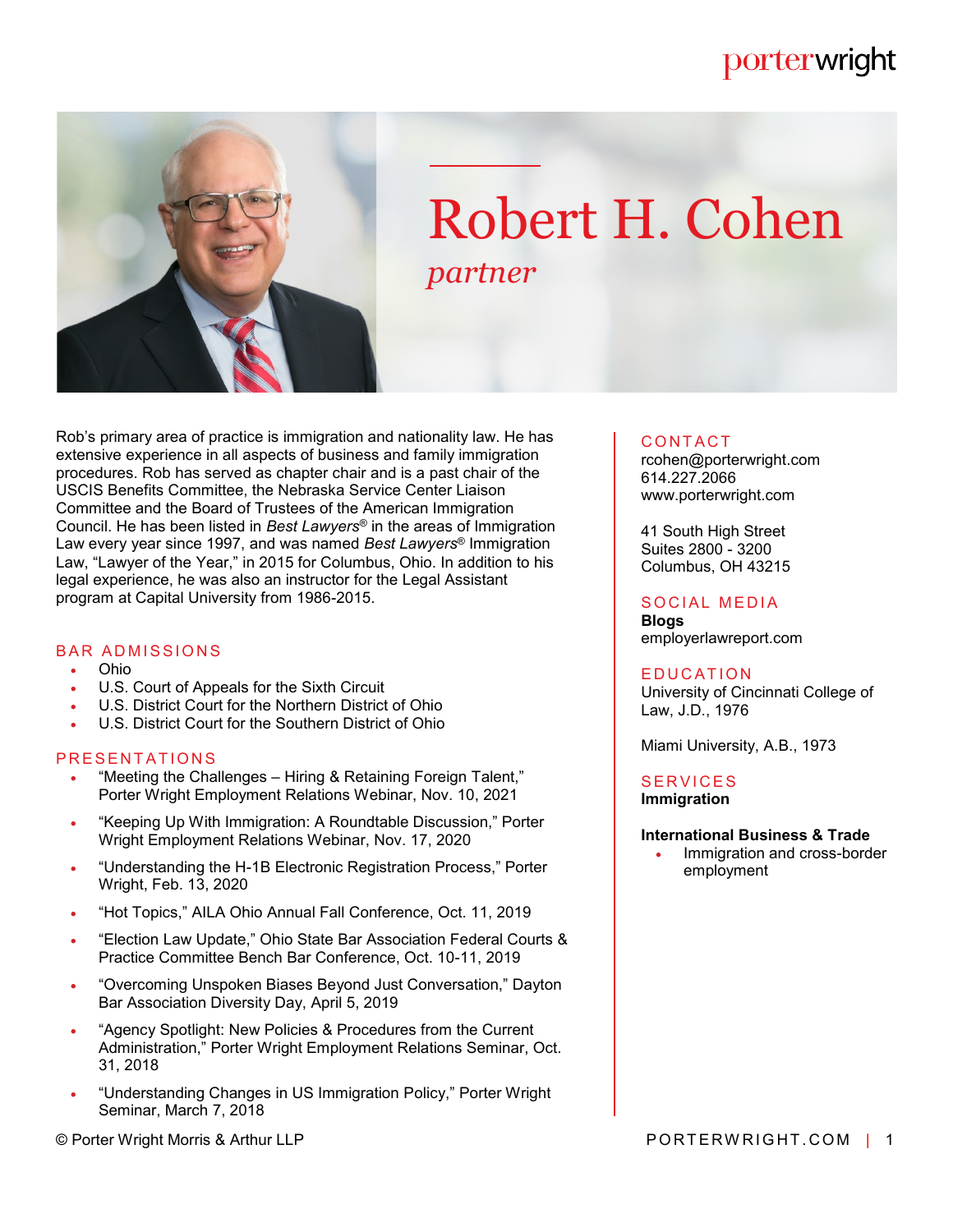# porterwright

- "When There's Something Strange: Immigration Today," Porter Wright Employment Relations Seminar, Nov. 1, 2017
- "Traveling Travails," Porter Wright Employment Relations Seminar, Oct. 5, 2016
- "Cutting Edge Approaches for Business Immigration," American Immigration Lawyers Association, Sept. 23, 2016
- "DOL Breakfast Briefing," Porter Wright Seminar, June 28, July 14, Aug. 3, Sept, 28, 2016
- "USCIS Open Forum," American Immigration Lawyers Association Annual Conference, June 20, 2016
- "USCIS Open Forum," American Immigration Lawyers Association Spring Conference, April 7, 2016
- "The Immigrant Investor: Understanding Investment-Based Immigration Options," Porter Wright Seminar, July 15, 2015
- "Business in the 21st Century–Virtual Office Challenges in PERM," American Immigration Lawyers Association National Conference, June 17, 2015
- "Alternatives to H-1B," American Immigration Lawyers Association Midwest Regional Conference, March 9, 2015
- "Immigration: The Intersection of Politics and Policy," Ohio State University, Marion Campus's Learning Enrichment Institute, a four part lecture series, Oct. 9, 16, 30 and Nov. 13, 2014
- "PERM and BALCA Updates," American Immigration Lawyers Association Midwest Regional Conference, March 2014
- "Challenging Business Denials in Federal Court," American Immigration Lawyers Conference, June 28, 2013
- "Recurrent Nonimmigrant Visa Issues," American Immigration Lawyers Association Midwest Regional Conference, March 15, 2013
- "Dealing with Difficult RFEs: EB-2 and EB-3," American Immigration Lawyers Association Annual Conference, June 16, 2012
- "Pre-Filing PERM Issues Cases & Practice Tips," American Immigration Lawyers Association Annual Conference, June 14, 2012

# PUBLICATIONS

- "Immigration politics impacts the line for green cards," *Columbus Business First*, Nov. 1, 2019
- "A short history of the politics of immigration," *Columbus Bar Lawyers Quarterly*, Spring 2019
- "Trump's executive order: What's legal?" Columbus Bar Association, Feb. 16, 2017
- "Practice pointer, specialty occupation," written with Cyrus D. Mehta and Turid L. Owren, American Immigration Lawyers Association, September 2016
- "Hearing echoes from the last refugee crisis today," American Immigration Lawyers Association Leadership Blog, August 24, 2016
- "Virtual office, roving, and telecommuting challenges in the PERM labor certification process: Six things you need to know," *Immigration Practice Pointers, Tips for Handling Complex Cases*, 2015
- "Administrative appeals and federal court review for business immigration petitions," *American Immigration Lawyers Association Practice Pointers*, 2013-2014
- "When eat, pray and love doesn't work, respond, build and sue," written with Rita Sostrin and Angelica Grado-Wright, *Immigration Practice Pointers*, 2012-2013 edition